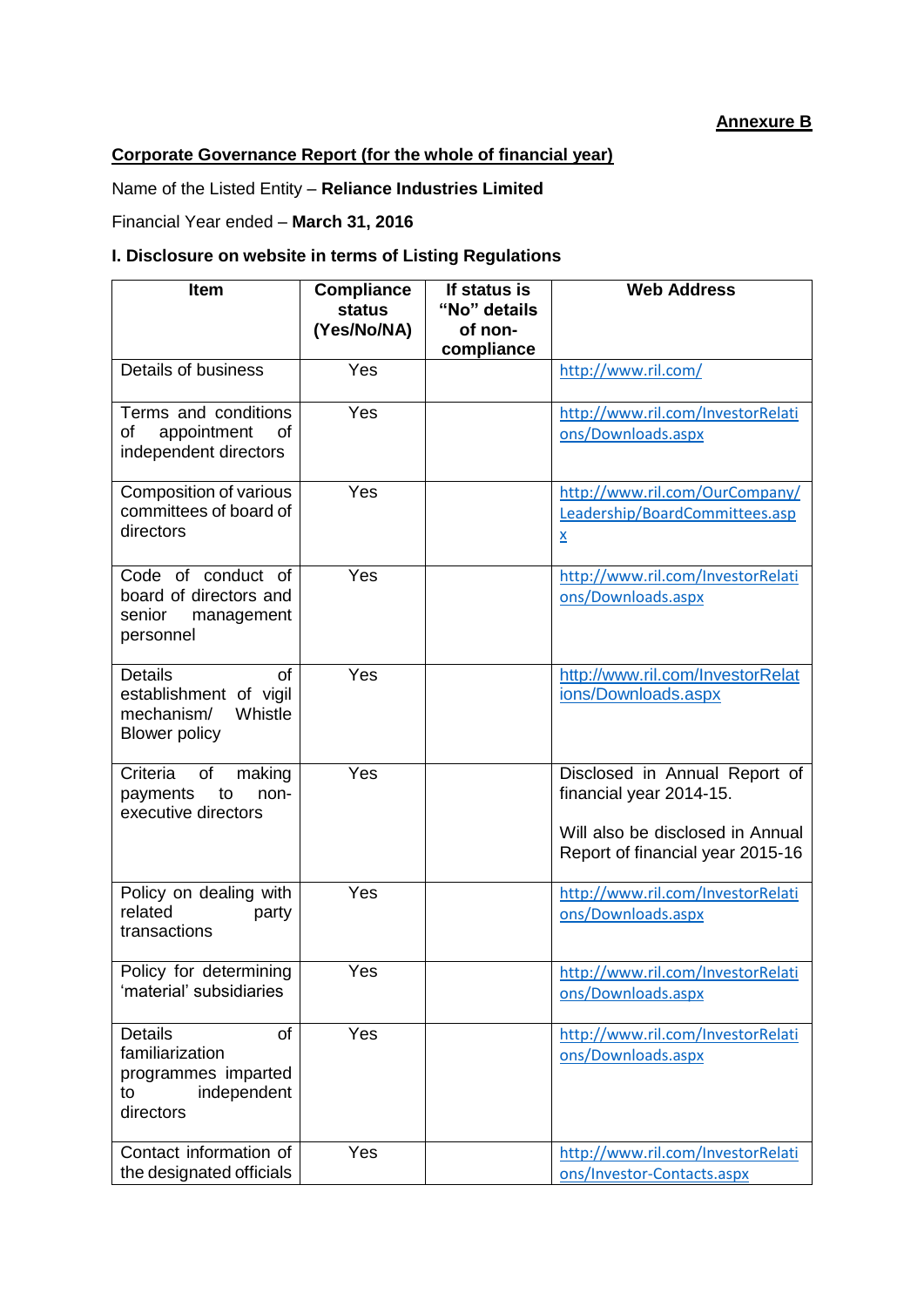| Item                                                                                                   | <b>Compliance</b><br>status<br>(Yes/No/NA) | If status is<br>"No" details<br>of non-<br>compliance | <b>Web Address</b>                                                    |
|--------------------------------------------------------------------------------------------------------|--------------------------------------------|-------------------------------------------------------|-----------------------------------------------------------------------|
| of the listed entity who<br>responsible<br>for<br>are<br>assisting and handling<br>investor grievances |                                            |                                                       |                                                                       |
| Email<br>address<br>for<br>grievance<br>redressal<br>and other<br>relevant<br>details                  | Yes                                        |                                                       | http://www.ril.com/InvestorRelati<br>ons/Investor-Contacts.aspx       |
| <b>Financial results</b>                                                                               | Yes                                        |                                                       | http://www.ril.com/InvestorRelati<br>ons/FinancialReporting.aspx      |
| Shareholding pattern                                                                                   | Yes                                        |                                                       | http://www.ril.com/InvestorRelati<br>ons/ShareholdersInformation.aspx |
| Details of agreements<br>entered into with the<br>media<br>companies<br>and/or their associates        | <b>NA</b>                                  |                                                       |                                                                       |
| New name and the old<br>of the<br>listed<br>name<br>entity                                             | <b>NA</b>                                  |                                                       |                                                                       |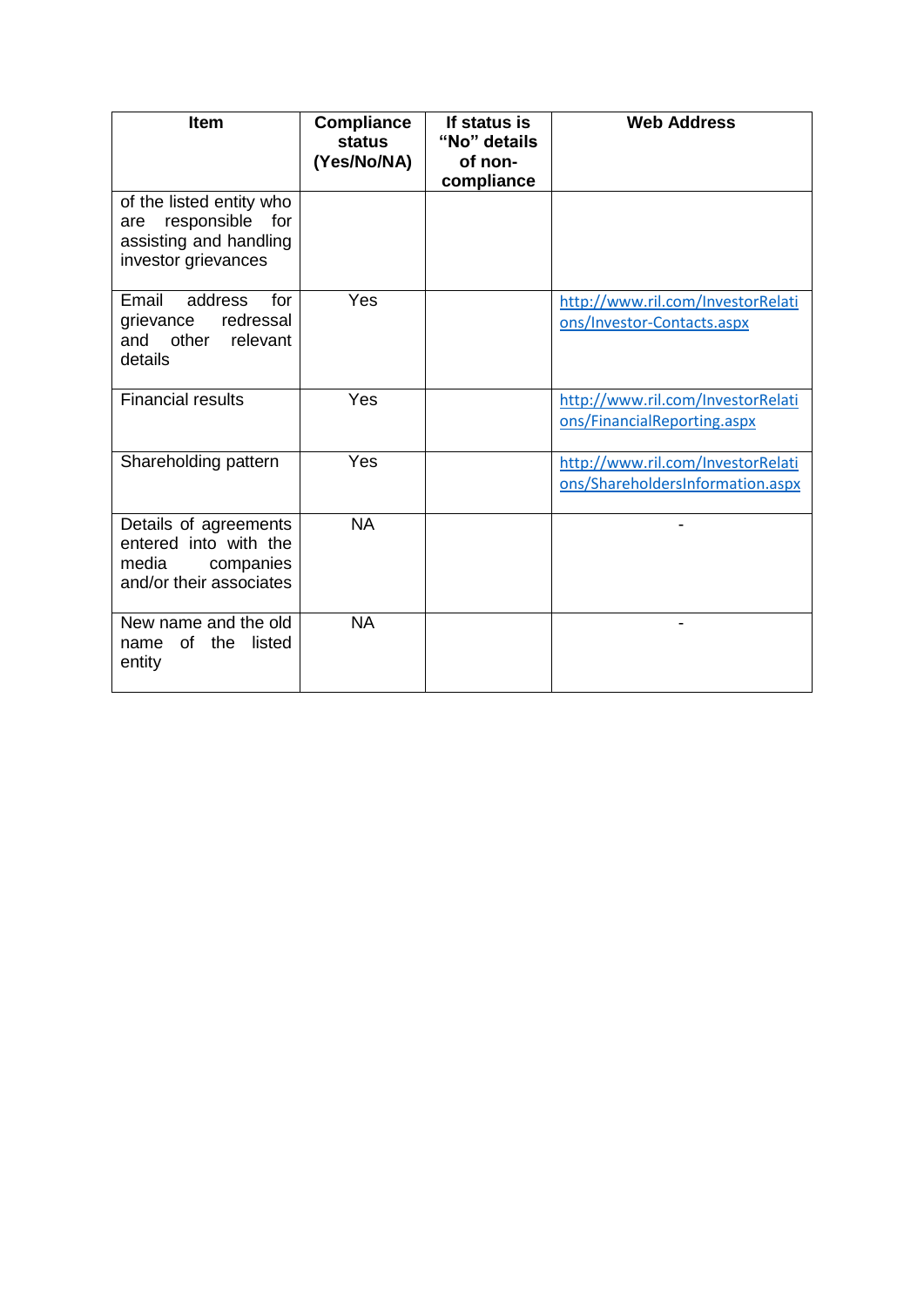## **II Annual Affirmations**

| <b>Particulars</b>                                                                                                            | <b>Regulation</b><br><b>Number</b> | <b>Compliance</b><br><b>status</b><br>(Yes/No/NA) | <b>Remarks</b>                                                                                                                                                       |
|-------------------------------------------------------------------------------------------------------------------------------|------------------------------------|---------------------------------------------------|----------------------------------------------------------------------------------------------------------------------------------------------------------------------|
| Independent director(s)<br>have been appointed in<br>terms of specified criteria<br>of 'independence' and/or<br>'eligibility' | $16(1)(b)$ & $25(6)$               | $16(1)(b) - Yes$<br>$25(6) - NA$                  | 25(6)<br>Regulation<br>is<br>not<br>applicable as there was<br>no<br>resignation<br>removal<br>of<br>or<br>Independent Director during the<br>financial year 2015-16 |
| Board composition                                                                                                             | 17(1)                              | Yes                                               |                                                                                                                                                                      |
| $\circ$ f<br><b>Board</b><br>Meeting<br>of<br>directors                                                                       | 17(2)                              | Yes                                               |                                                                                                                                                                      |
| Compliance<br>Review<br>of<br>Reports                                                                                         | 17(3)                              | Yes                                               |                                                                                                                                                                      |
| Plans<br>for<br>orderly<br>succession<br>for<br>appointments                                                                  | 17(4)                              | Yes                                               |                                                                                                                                                                      |
| Code of Conduct                                                                                                               | 17(5)                              | Yes                                               |                                                                                                                                                                      |
| Fees/compensation                                                                                                             | 17(6)                              | Yes                                               |                                                                                                                                                                      |
| Minimum Information                                                                                                           | 17(7)                              | Yes                                               |                                                                                                                                                                      |
| <b>Compliance Certificate</b>                                                                                                 | 17(8)                              | Yes                                               | Would be complied with respect<br>to the financial statements for<br>the financial year 2015-16                                                                      |
| <b>Risk</b><br>&<br>Assessment<br>Management                                                                                  | 17(9)                              | Yes                                               |                                                                                                                                                                      |
| Performance Evaluation<br>of Independent Directors                                                                            | 17(10)                             | Yes                                               |                                                                                                                                                                      |
| Composition<br>Audit<br>of<br>Committee                                                                                       | 18(1)                              | Yes                                               |                                                                                                                                                                      |
| Audit<br>of<br>Meeting<br>Committee                                                                                           | 18(2)                              | Yes                                               |                                                                                                                                                                      |
| Composition<br>of<br>Nomination<br>&<br><b>Remuneration committee</b>                                                         | $19(1)$ & (2)                      | Yes                                               |                                                                                                                                                                      |
| Composition<br>of<br><b>Stakeholders</b><br><b>Relationship Committee</b>                                                     | $20(1)$ & $(2)$                    | Yes                                               |                                                                                                                                                                      |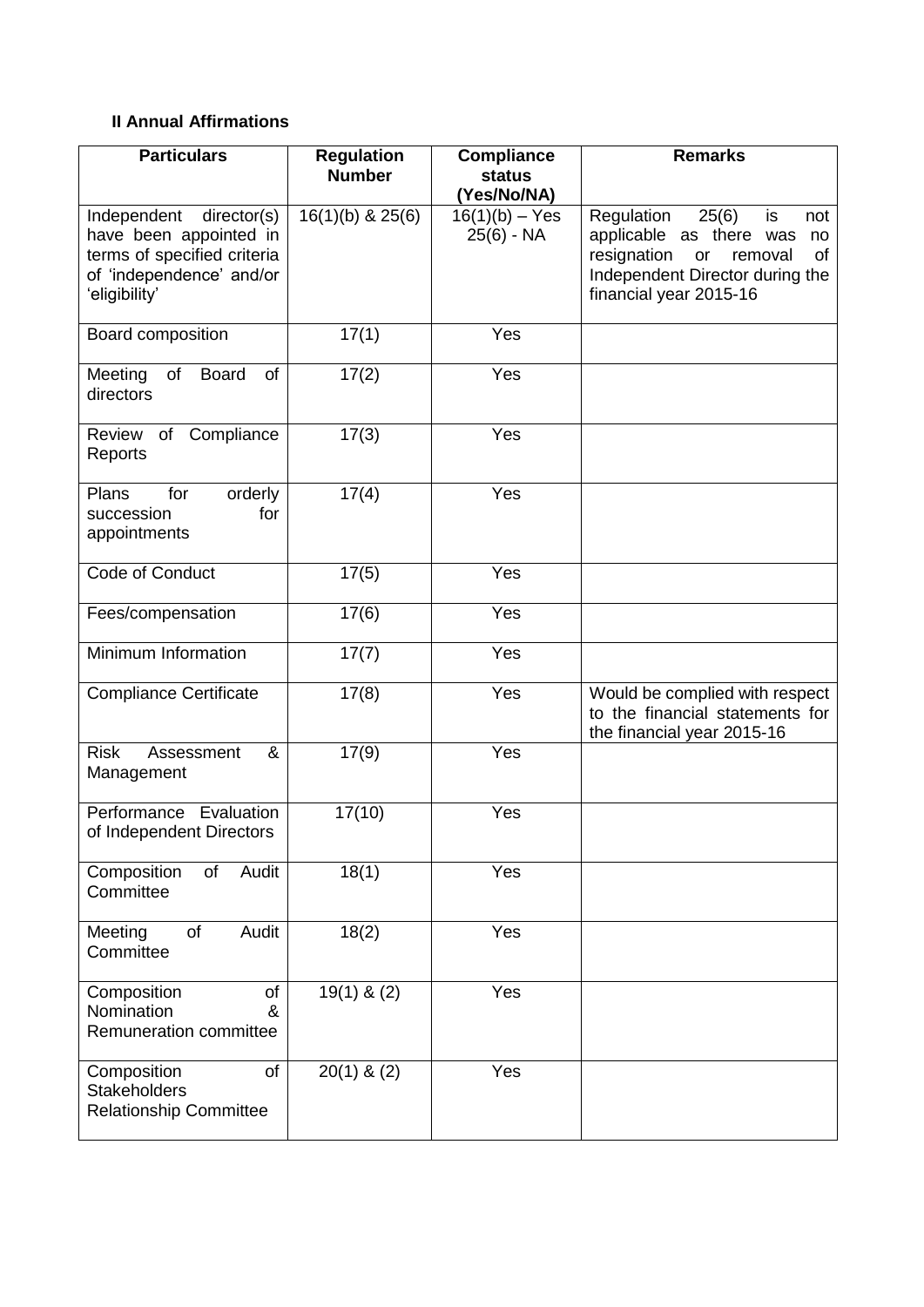| <b>Particulars</b>                                                                                    | <b>Regulation</b><br><b>Number</b> | <b>Compliance</b><br><b>status</b><br>(Yes/No/NA)                         | <b>Remarks</b>                                                                                                                                                                                                                                                                                                           |
|-------------------------------------------------------------------------------------------------------|------------------------------------|---------------------------------------------------------------------------|--------------------------------------------------------------------------------------------------------------------------------------------------------------------------------------------------------------------------------------------------------------------------------------------------------------------------|
| Composition and role of<br><b>Risk</b><br>Management<br>Committee                                     | 21(1), (2), (3), (4)               | Yes                                                                       |                                                                                                                                                                                                                                                                                                                          |
| Vigil Mechanism                                                                                       | 22                                 | Yes                                                                       |                                                                                                                                                                                                                                                                                                                          |
| Policy for related party<br>transactions                                                              | 23(1), (5), (6), (7)<br>& (8)      | 23(1) - Yes<br>23(5) - Yes<br>23(6) - Yes<br>$23(7) - NA$<br>$23(8) - NA$ | Regulation 23(7) and (8) are not<br>applicable because there are no<br>existing material related party<br>contracts<br>arrangements<br>or<br>entered prior to the date of<br>notification of the regulations<br>and there were no material<br>related<br>party<br>transactions<br>during the financial year 2015-<br>16. |
| Omnibus<br>Prior<br>or<br>of<br>Audit<br>approval<br>Committee for all related<br>party transactions  | 23(2), (3)                         | Yes                                                                       |                                                                                                                                                                                                                                                                                                                          |
| Approval<br>for<br>material<br>related party transactions                                             | 23(4)                              | <b>NA</b>                                                                 | Regulation<br>23(4)<br>is<br>not<br>applicable because there were<br>material<br>related<br>no<br>party<br>transactions during the financial<br>year 2015-16.                                                                                                                                                            |
| Composition of Board of<br><b>Directors</b><br><b>of</b><br>unlisted<br>material Subsidiary           | 24(1)                              | <b>NA</b>                                                                 | 24(1)<br>Regulation<br>is<br>not<br>applicable<br>the<br>because<br>Company<br>did not have<br>any<br>unlisted<br>material<br>subsidiary<br>during<br>the<br>financial<br>year<br>2015-16                                                                                                                                |
| Other<br>Corporate<br>Governance<br>with<br>requirements<br>respect to subsidiary of<br>listed entity | 24(2), (3), (4), (5)<br>& (6)      | 24(2)-Yes<br>24(3)-Yes<br>24(4) - Yes<br>$24(5) - NA$<br>$24(6) - NA$     | Regulation 24 $(5)$ and 24 $(6)$ are<br>not applicable because<br>the<br>Company did not have<br>any<br>material subsidiary during the<br>financial year 2015-16                                                                                                                                                         |
| Maximum Directorship &<br>Tenure                                                                      | $25(1)$ & $(2)$                    | Yes                                                                       |                                                                                                                                                                                                                                                                                                                          |
| Meeting of independent<br>directors                                                                   | $25(3)$ & $(4)$                    | Yes                                                                       |                                                                                                                                                                                                                                                                                                                          |
| Familiarization<br>of<br>independent directors                                                        | 25(7)                              | Yes                                                                       |                                                                                                                                                                                                                                                                                                                          |
| Memberships<br>in<br>Committees                                                                       | 26(1)                              | Yes                                                                       |                                                                                                                                                                                                                                                                                                                          |